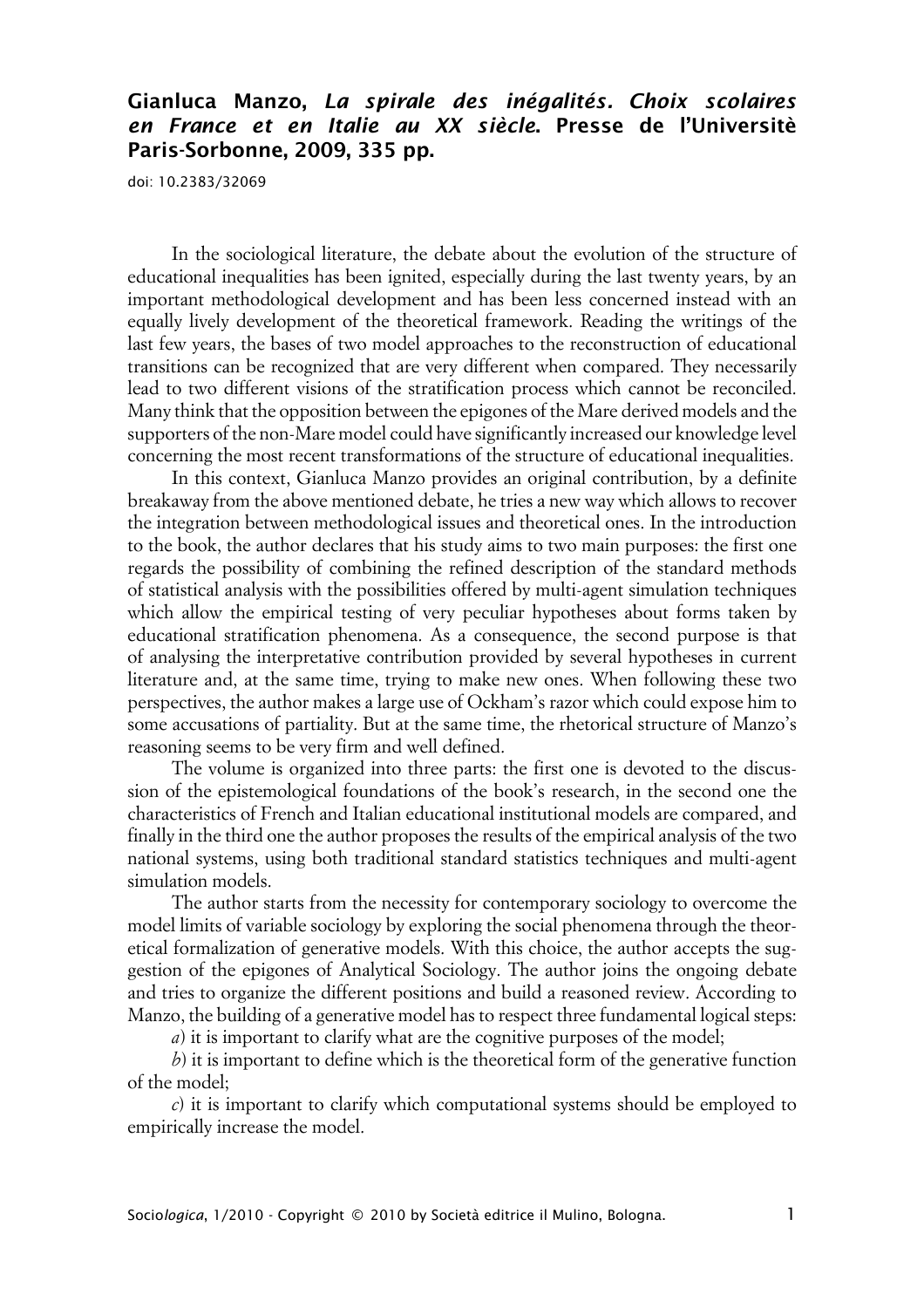## *Ceravolo*

By an analytical review of these three issues, the author deals with the necessity of using the descriptive statistics to identify macroregularities which form the explananda of the model. Besides, the author stresses the essential role of theoretical models and their translation into computational simulative mechanisms to understand the social mechanisms which are underneath these macroregularities.

Any generative model, Manzo asserts, should have the aim to clarify the modes of production of a given social phenomenon. The social mechanisms thus represent the bases for any generative model. So we can consider a generative model as a concatenation of different social mechanisms whose formalization requires the use of complex mathematical functions specifically developed to be consistent with the hypotheses proposed by the researcher. Manzo applies these epistemological principles to the research which is proposed in the volume. He compares the evolution of educative inequalities in France and in Italy, particularly during the last decade of the Twentieth century.

In order to clarify the theoretical and empirical starting point of his research program, he reads the evolution of the educational stratification dynamics in Italy and France in chiaroscuro with the main explicative theories proposed by sociological literature. The discussion of this point is organised in two different chapters: the first one is devoted to the transformations of the last decade, the second one aims to provide a more general analysis of the dynamics of inequalities in these two countries during the whole Twentieth century. In this part of the book, the author also studies the main aspects of the methodological evolution of the techniques of standard statistical analysis that he widely uses. This allows him to clarify once more the limits of this sort of approach referring to the level of integration between theory and research.

Nevertheless, it is important to stress that the descriptive review provided in this part is the necessary logical assumption for the application of the ensuing simulative models. To complete this section of the book, the author proposes a diachronic review of the institutional architecture of the didactic supply in both countries. Manzo demonstrates that the benefit and cost structure of the educative investment weighs in a very different way according to the different social origins, also because of the different institutional educational structures.

In the last part of the book, the author faces the true implementation of a generative model through the computational instruments. Starting from the idea that it is possible to consider educational stratification as a complex adaptive system, Manzo develops a generative model which he defines as "of interdependent educational choices." On the analytical level, Manzo writes, the model is based on three groups of hypotheses portraying the social mechanisms at work. The first one aims to the study of the actors' choices individually considered; the second one describes the informal relations among individuals and the influence they have on individual choices; finally, the third one evaluates the relation between factors determining the individual action and the composition effects these same choices cause.

The development of the model implies the consideration of the main explicative theories in sociological literature, starting from the socio-cultural constraint theory to the rational choice approach. The simulative model considering the interaction among artificial agents within theoretically fixed parameters determines the evolution of educational inequalities in virtual societies. The results can be compared with the empirical